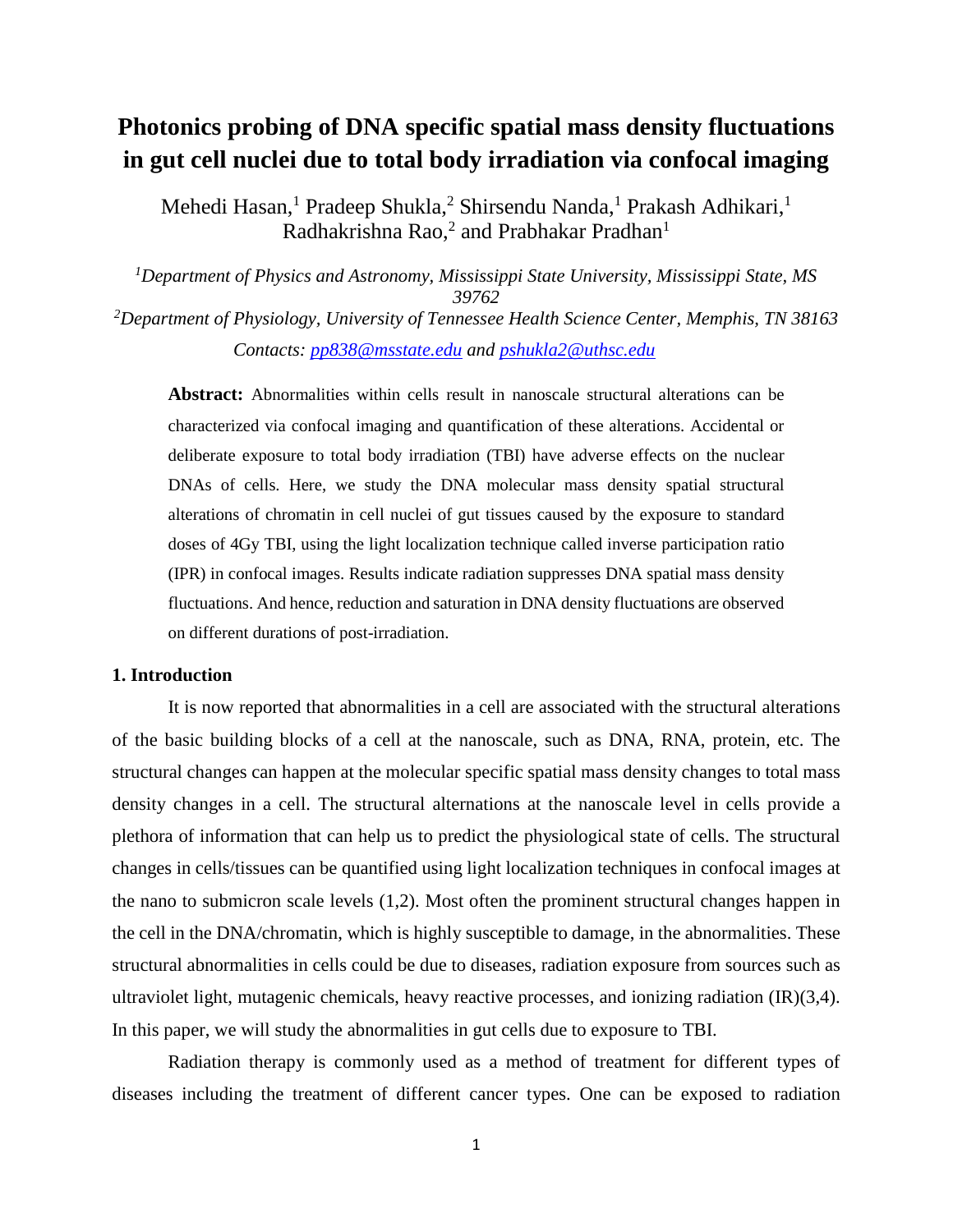accidentally or by radiation treatment. Accidental total body radiation exposition happened due to environmental hazards in radiation disasters. In radiation treatment or therapy, normal cells/tissues are unintentionally exposed to radiation. Hence the structural alterations are observed in the cell nuclei due to total body irradiation. These alterations vary as time progresses and intensities of radiation. At this point it was observed that in each proceeding hour post-ionized radiation, different structural effects are detected within the cell nuclei (5). The tissues of the organs that are exposed to the radiation play a central role in determining the radiation-tolerance levels of those exposed tissues. The radiation effects on the normal cells could have long-term effects on the patients, due to the radiation related damage. The patients may experience the radiation damage symptoms soon after the radiation therapy or the symptoms may take up to years to appear (6). However, the pathological processes of radiation damage in cells begin soon after the normal tissues are exposed to radiation.

Damages due to radiation can be divided into two categories based on the amount of time it takes for the symptoms to become noticeable. They are acute and consequential. Acute effects are noticeable within a few weeks after the radiation therapy treatment; sometimes even within this period. However, this damage is at the nano-scale levels and hardly distinguishable by conventional imaging techniques. On the other hand, consequential effects are prominent in the later stages of radiation exposure with severe health issues occurring. These two categories of radiation effects are initially at the nanoscale level in cells/tissues and have not been studied or understood well before. In reality, these processes are very complex, and the radiation can trigger a range of phenomena that may go unnoticed. In some cases, late or consequential effects have been reported up to 34 years after the radiation exposure(7,8).

Organ damage is one of the many side-effects that is noted during the post irradiation period because of TBI. When an organ is exposed to radiation, its tissues may react in different ways based on the radiation dose and their level of radiation tolerance. Even though the exact level of tolerance of an organ is unknown, the estimated tolerance doses are reported in published guidelines. Radiation results in an ionization event and the production of free radicals. Further, it is known that TBI causes severe damage to different cellular components such as cytoplasm, chromatin, etc. in a cell. When cells are in their first cell division or the process of their first cell division after being exposed to radiation, their DNA molecules are likely to get damaged partially to severely, if the cells are exposed to the radiation (9,10). Chromosomal damage that is either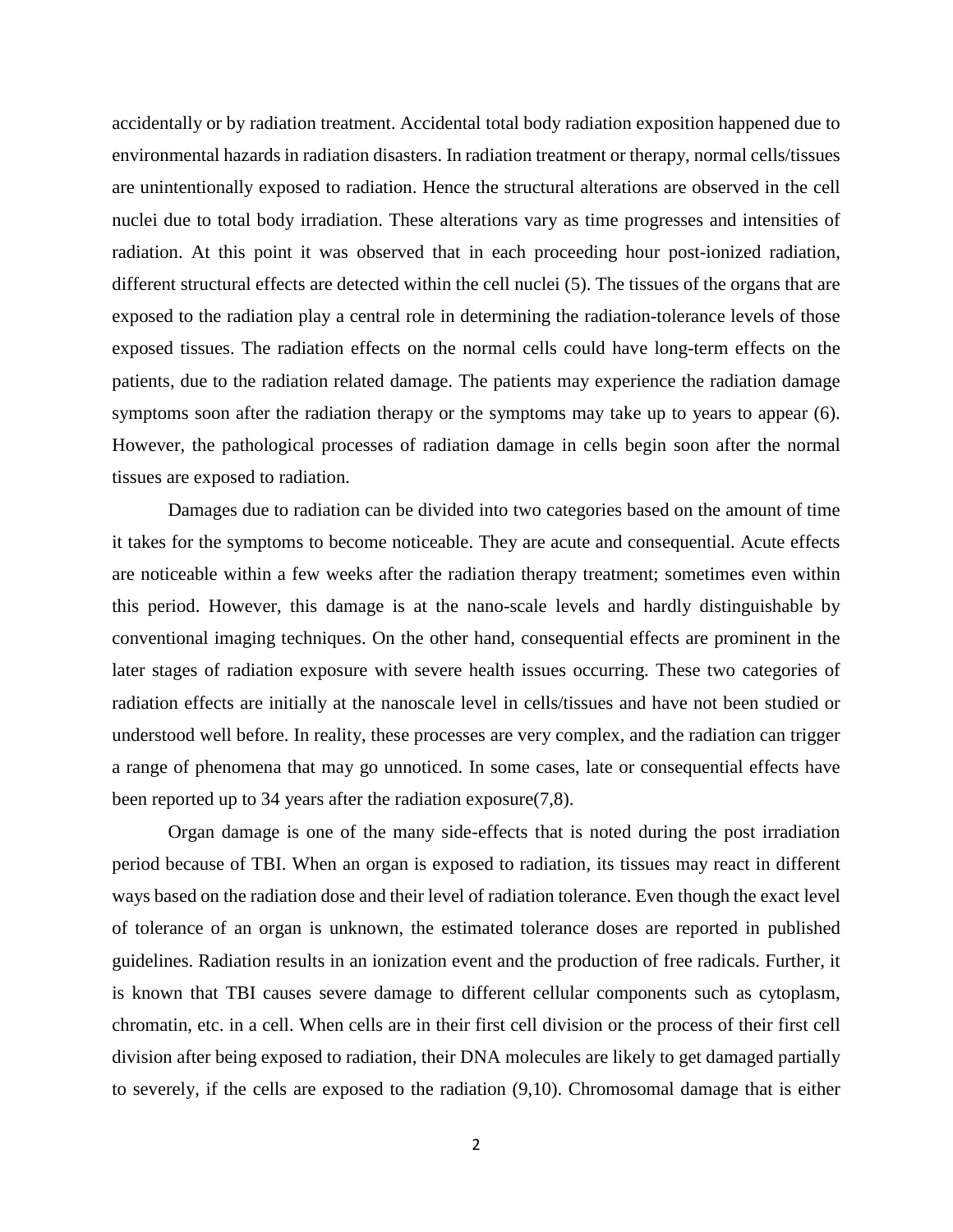unrepaired or improperly repaired causes mitosis or mitotic death (11). Double-strand break (DSB) damage due to radiation causes the DNA double helix to break in such a way that it becomes nearly impossible to keep the two broken ends at the same place. In addition, as there is less chance of it repairing itself, this damage can even cause unsuitable recombination of the DNA genome. Such inappropriate repair of a DSB can lead to massive instability in the genome that can run through generations of chromosomal fragments (12). One single DSB event can even cause apoptosis, i.e. the death of the whole cell (13). Consequently, this DNA damage carries long-term effects such as genetic instability (14).

During the post total body γ-irradiation period, the intestinal tissues of mice can experience adverse effects. This includes but not limited to the induction of oxidative stress and apoptosis in the intestinal tissues (15). The effects of radiation also include activation of cellular signaling pathways, which ultimately leads to the expression and activation of proinflammatory and profibrotic cytokines, vascular injury, and coagulation cascade(16,17). Exposition to radiation can have a more damaging effect on patients with pre-existing conditions/diseases. As radiation causes damage that hinders the restoration of DNA, patients with ataxia-telangiectasia (a type of genetic abnormality) will experience serious radiation reactions (18). Other genetic factors can also play a role in radiosensitivity as suggested by studies on various strains of mice (19). However, it is not completely reliable to depend on the experiments of radiosensitivity on cells that were isolated from the patient except when there is a case of extremity. No significant late damages have been found in patients who showed early responses to radiation effects (20).

Treatment of irradiated tissues is difficult or sometimes impossible, due to its damage to the DNA level. Different studies and technologies have developed to increase the efficacy of conventional radiotherapy methodologies to reduce the effect of radiation in adjacent cells/tissues, or proximal damage in radiation. The 3-dimensional conformal radiotherapy (3DCRT) and intensity-modulated radiotherapy (IMRT) are two such examples of imaging and computer technology that can distribute necessary doses to cancer or tumor cells and avoid unnecessary exposure of normal tissues by proximal damage (21). Also, different forms of chemical treatment can be used before the radiation to protect normal tissues from acute as well as late radiation damages (22).

In this paper, we report a quantitative analysis of the DNA molecular mass density spatial structural changes in gut cell nuclei due to the exposer to TBI. It is now known that the gut is an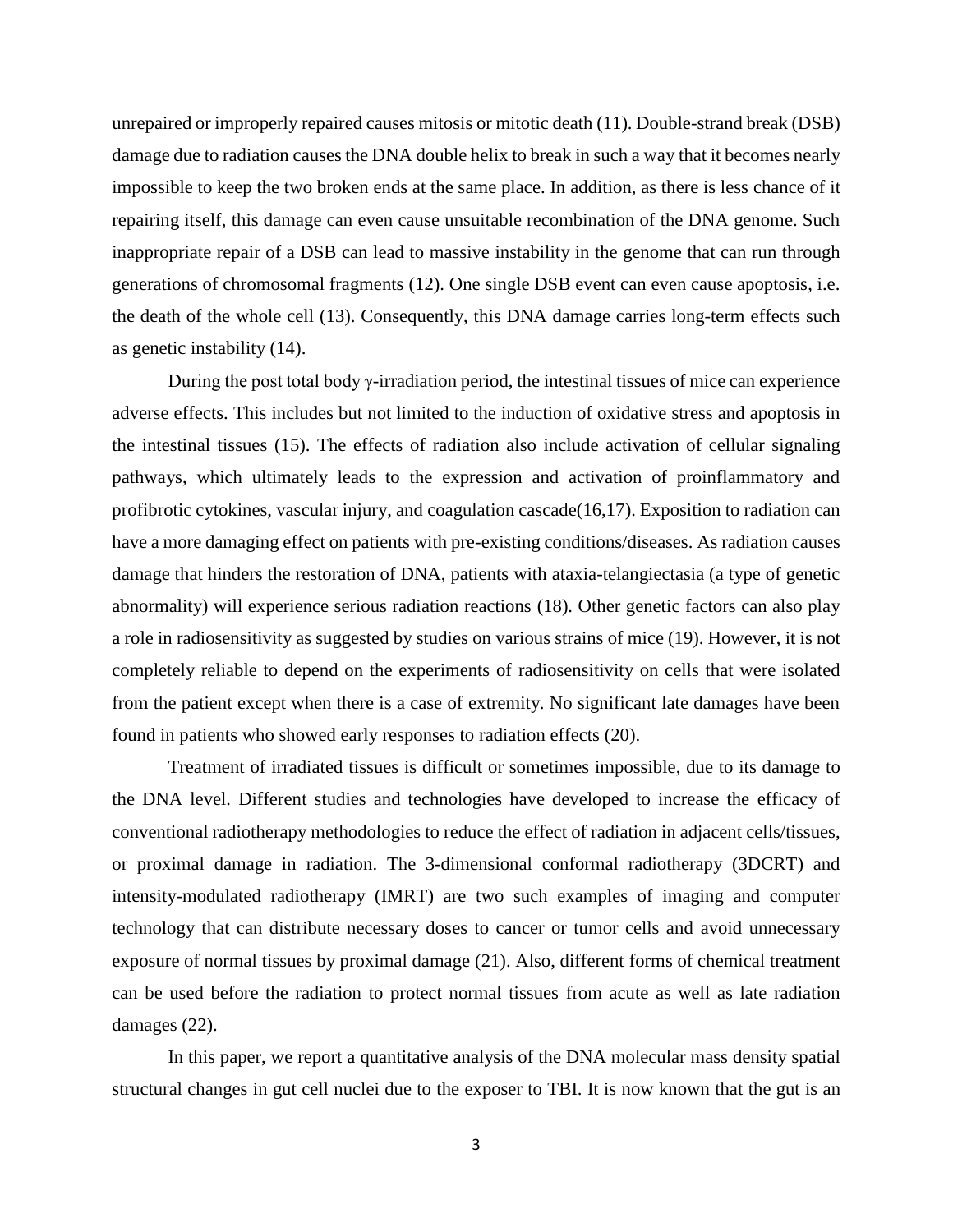organ that gets damaged heavily in irradiation. The DNA molecular mass density fluctuations are probed by using a mesoscopic physics-based spectroscopic technique, the inverse participation ratio (IPR), on DAPI stained DNA molecular (i.e. chromatin) confocal images. The molecular specific light localization properties of mass density variation due to radiation exposure are quantified as the measures of the degree of structural disorder, *Ld,* of DNA, and compared. We show that these structural changes consequently trigger the alteration of structural disorder strength,  $L_d$ , at the nano- to sub-micron scales cellular level of tissue. The IPR technique is a powerful tool, that has been earlier used to probe the nanoscale structural abnormalities in cells using a confocal image to distinguish stages of cancer abnormalities as well as drug-effects in abnormal cells(23,24).

#### **2. Method**

# **2.1. Sample Preparation:**

All the experiments on animals strictly followed the guidelines provided by the Institutional Animal Care and Use Committee (IACUC) at the University of Tennessee Health Science Center. Gut tissue samples from mice were housed in an institutional animal care facility. The animal care facility replicated the regular living atmosphere of the animals by providing 12:12 hour light-dark cycles and access to regular laboratory food and water until the experiments were conducted. For all our experiments, C57BL/6 mice were used (age 12–14 weeks, collected from Harlan Laboratories, Houston, TX). FITC-inulin (50 mg/ml solution, 2 l/g body weight) was directly injected into the tail vein of the mice. In our first experiment, a Mark I, model 25, 137Cs source irradiator (JL Shepherd and Associates, San Fernando, CA) was used to perform TBI. The total irradiation dose was 4 Gy at a dose rate of  $\sim$ 76 cGy/min on the 12-to 14-week-old adult mice. The mice were euthanized at different hours (2, 6, 8, and 24 hrs) after the completion of the TBI dose. The mice colons are removed and cryofixed.

# **2.2. Confocal microscopy imaging:**

For our confocal microscopy imaging, colon cryosections of thickness 10 and 12 microns respectively were set in an acetone-methanol mixture (1:1 ratio) for two minutes (temperature - 20°C). Rehydration was performed on the sections using phosphate-buffered saline (PBS). 0.5% Triton X-100 was used to permeabilize the sections in saline for 15 minutes. The tissue sections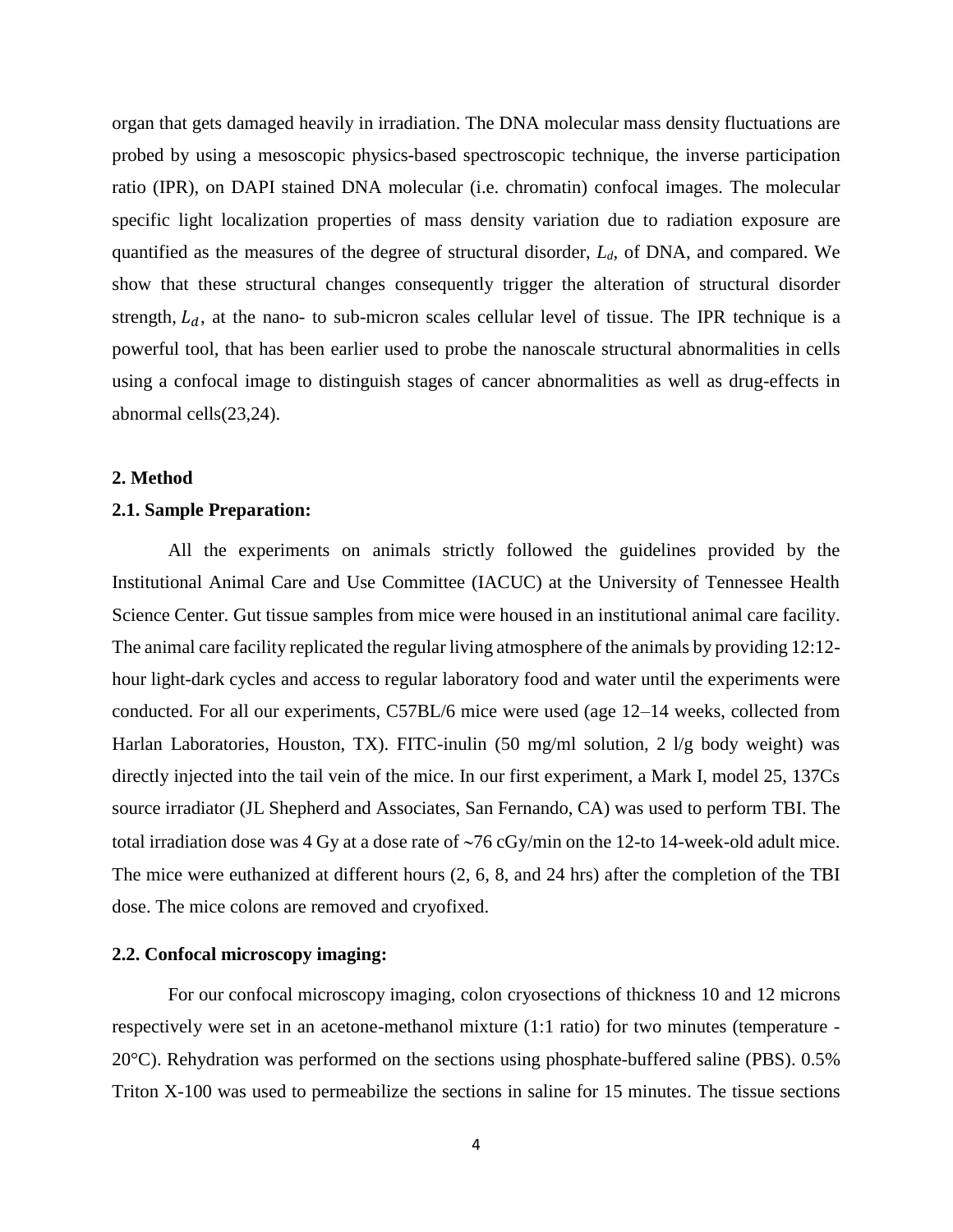were permeabilized with 0.2% Triton X-100 in PBS for 10 min and blocked in 4% nonfat milk in Triton-Tris buffer (150 mM sodium chloride containing 10% Tween 20mM and 20mM Tris, pH 7.4). It was then incubated for 1 hour with the DAPI, followed by incubation for 1 hour with secondary antibodies Cy3-conjugated anti-rabbit IgG antibodies and 10 min incubation with Hoechst 33342. A Zeiss 710 confocal microscope was used to examine the fluorescence and to collect the confocal imaging data. We have collected the x-y images (size 1 micron) using ZEN (Zeiss Efficient Navigation) software. These images were stacked using ImageJ software (National Institutes of Health, Bethesda, MD) and further processed using Adobe Photoshop Software (Adobe Systems, San Jose, CA).

# **2.3** *The Inverse Participation Ratio (IPR) technique for the structural disorder analysis from confocal imaging or micrographs*

The mesoscopic physics-based molecular specific imaging method, Inverse Participation Ratio (IPR) using confocal imaging or "Confocal-IPR" technique, has been proven to be useful in quantifying the structural molecular changes in biological cells(25,26). The IPR technique can be applied to quantify the structural changes at the nano to submicron scales in cells. The technique is used to evaluate the localization properties of the optical lattice that are formed from the molecular specific spatial mass density distribution by using confocal imaging. Based on the light localization strength of the medium, the degree of structural disorder strength is calculated. The average and standard deviation of the IPR are proportional to the mass density fluctuations of weakly optical disordered media such as cells. The details of the method are described in Ref.(27,28); in the following, we describe the method in short for the completeness of this paper.

Consider  $dV = dxdydz$  is a small finite volume of the cell slice at a point  $(x, y)$  with thickness *dz,* and ρ is the DNA molecular mass density in the voxel *dV* of the sample. In the confocal image, if *I(r)* is the pixel intensity at position *r*, then *I(r)* can be denoted as  $I(r) \propto dV(\rho)$  (1). The local refractive index of the cell slice at a point  $(x, y)$  *i.e.*  $n(x, y)$  is directly proportional to the local mass density of the cell as  $n(x, y) = n_0 + dn(x, y)$ . Here,  $n_0$  is the average refractive index of the confocal images, and  $dn(x, y)$  is the refractive index fluctuations of the voxel  $dV$  at position  $(x, y)$ (26). Here the refractive index fluctuations are less than the average refractive index  $n_0$  ( $dn < n_0$ ). We can represent the pixel intensity  $I(x, y)$  of the confocal image at position  $(x, y)$  which is linearly proportional to the refractive index  $n(x, y)$  of the voxel(27,28), i.e.:

$$
n_0 + dn(x, y) \propto I_0 + dl(x, y)
$$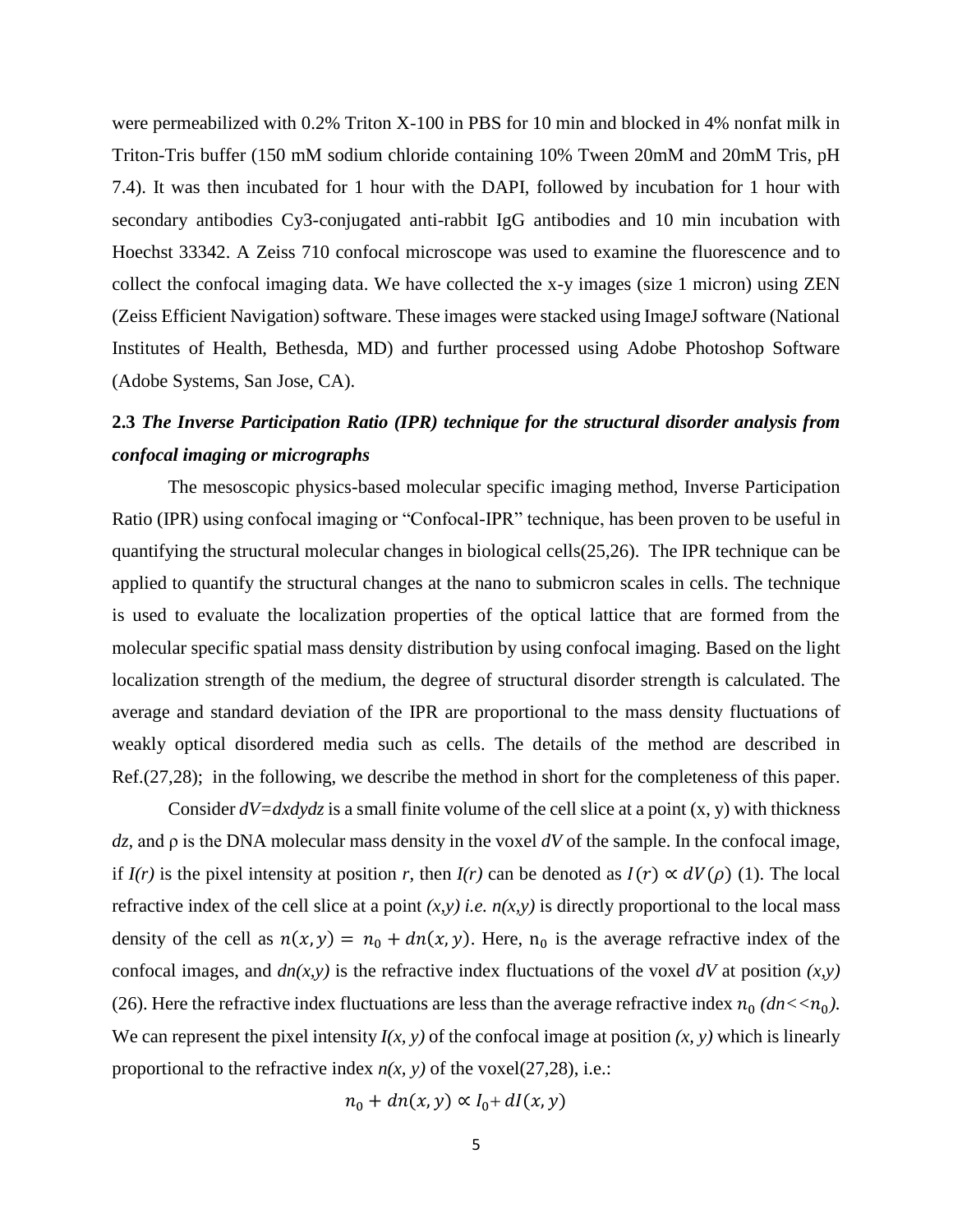If  $\varepsilon_i(x, y)$  represents the optical potential corresponding to the pixel position  $(x, y)$  of the two-dimensional plane of the confocal image. Then the optical potential of the voxel point *(x, y)* is calculated to generate an optical lattice and represented as (1):

$$
\varepsilon_i(x,y) = dn(x,y)/n_0
$$

Tight Binding Model (TBM) is commonly used to calculate the disorder properties of electrical and optical systems. The spatial structural disorder strength of an optical lattice can be analyzed by the Hamiltonian approach of the Anderson Tight Binding Model (TBM), which can be written as(29–31):

$$
H = \sum_{i} \varepsilon_{i} |i\rangle < i| + t \sum_{\langle ij \rangle} (|i\rangle < j| + |j\rangle < i|). \tag{1}
$$

Here,  $\varepsilon_i(x, y)$  is the optical potential energy of the *i-th* lattice site, */i>* and */j>* are the eigenvectors of the *i-th*, and the *j-th* lattice sites and *t* is the overlap integral between sites *i* and *j*. The average IPR value, i.e. *<IPR>* of the entire sample images, can be calculated using the eigenfunctions  $(E_i$ 's) $(27,28,32)$ ,

$$
\langle IPR \rangle_N = \frac{1}{N} \sum_{i=1}^N \int_0^L \int_0^L E_i^4(x, y) dx dy. \tag{2}
$$

Here,  $N = (L/dx)^2$ ,  $dx = dy$ ) is the total number of lattice points on the refractive index matrix, and *E<sup>i</sup>* is the *i-th* eigenfunction of the Hamiltonian H. It is shown that the calculated *<IPR>=<<IPR>N>ensemble* is directly proportional to the degree of structural disorder strength represented by  $L_d$ . For Gaussian white noise potential,  $L_d = \langle dn \rangle \times l_c$ , where  $\langle dn \rangle$  is the average refractive index fluctuations and  $l_c$  is the spatial correlation length of the refractive index fluctuations over the sample (1,2). Therefore,

$$
\langle IPR \rangle \propto \sigma \langle IPR \rangle \propto L_d = \langle dn \rangle \langle l_c. \tag{3}
$$

Further statistical analysis is performed by computing the average and standard deviation of the DNA molecular specific structural alteration or the IPR values of the confocal images.

#### **3. Results and Discussions**

In this experiment, mice were exposed to TBI to evaluate the effects of ionizing gamma radiation (IR) on DNA molecular spatial mass density of nuclei from gut cells. For this, mice were fed a normal diet and were divided into 5 groups. Each group of mice was irradiated in a radiation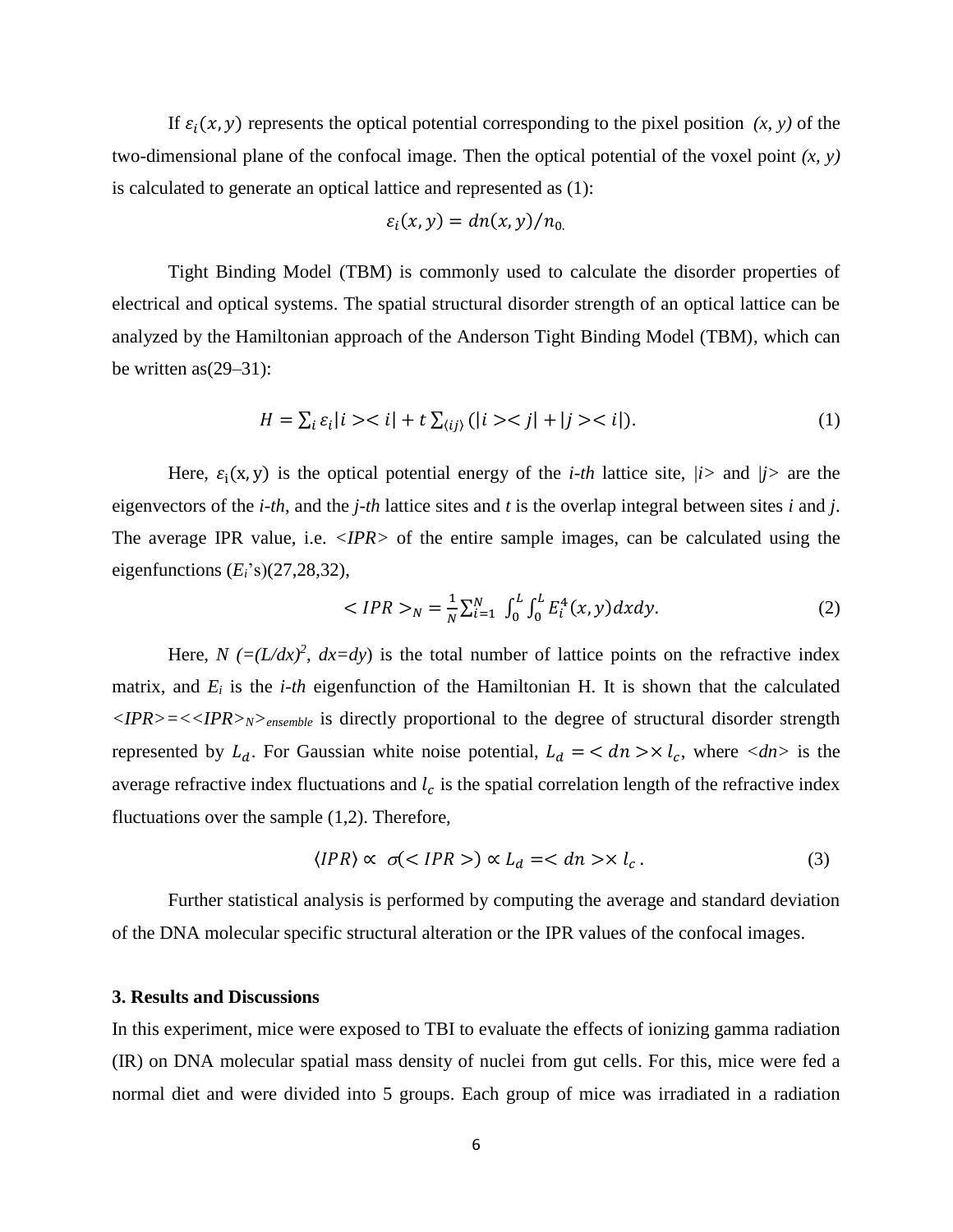chamber of total body irradiation (TBI). The mice were then sacrificed after post-irradiation (postIR) time points: 2, 6, 8, and 24 hours, and then their guts were removed and cryo-preserved. Consequently, the gut tissues were prepared for DAPI staining of cell nuclei as described in the Method section. In particular, by using confocal microscopy, the images of DAPI stained tissues were taken and 4Gy ionizing gamma radiation treated gut tissues are defined as follows: Sham (control), 2hr\_postIR, 6hr-postIR, 8hr\_postIR, 24hr\_postIR. In the next step, the confocal micrographs are analyzed by the IPR technique that is described in the method for the quantification of the DNA molecular density structural disorder.

In Fig.1 (a)-(e), representative confocal images of DAPI stained nuclei of the mice gut tissue samples are presented for sham (control) and total body irradiated mice for different postirradiation durations: (a) Sham (control), (b) 2 hours post-irradiation, (c) 6 hours post-irradiation, (d) 8 hours post-irradiation, and (e) 24 hours post-irradiation; and their corresponding *<IPR>* images are shown in figures Figs.1. (a'), (b'), (c'), (d'), and (e'), respectively. The *<IPR>* images represent the structural abnormalities of the chromatin in the cell nuclei of gut tissue samples. In the IPR images, red color represents higher mass density fluctuations within the pixel of IPR images. On the other hand, the blue color represents the lower mass density fluctuation for every



**Fig.1.** (a)-(e) represent the confocal images of gut tissues stained with DAPI for: (a) sham (control), (b) 2hr\_postIR, (c) 6hr\_postIR, (d) 8hr\_postIR, and (e) 24hr\_postIR, and their corresponding IPR images are shown in (a'), (b'), (c'), (d'), and (e'), respectively. The IPR images show the structural disorder properties in gut tissue cell nuclei and the effect of ionizing gamma radiation (4Gy) on their DNA molecules/chromatins.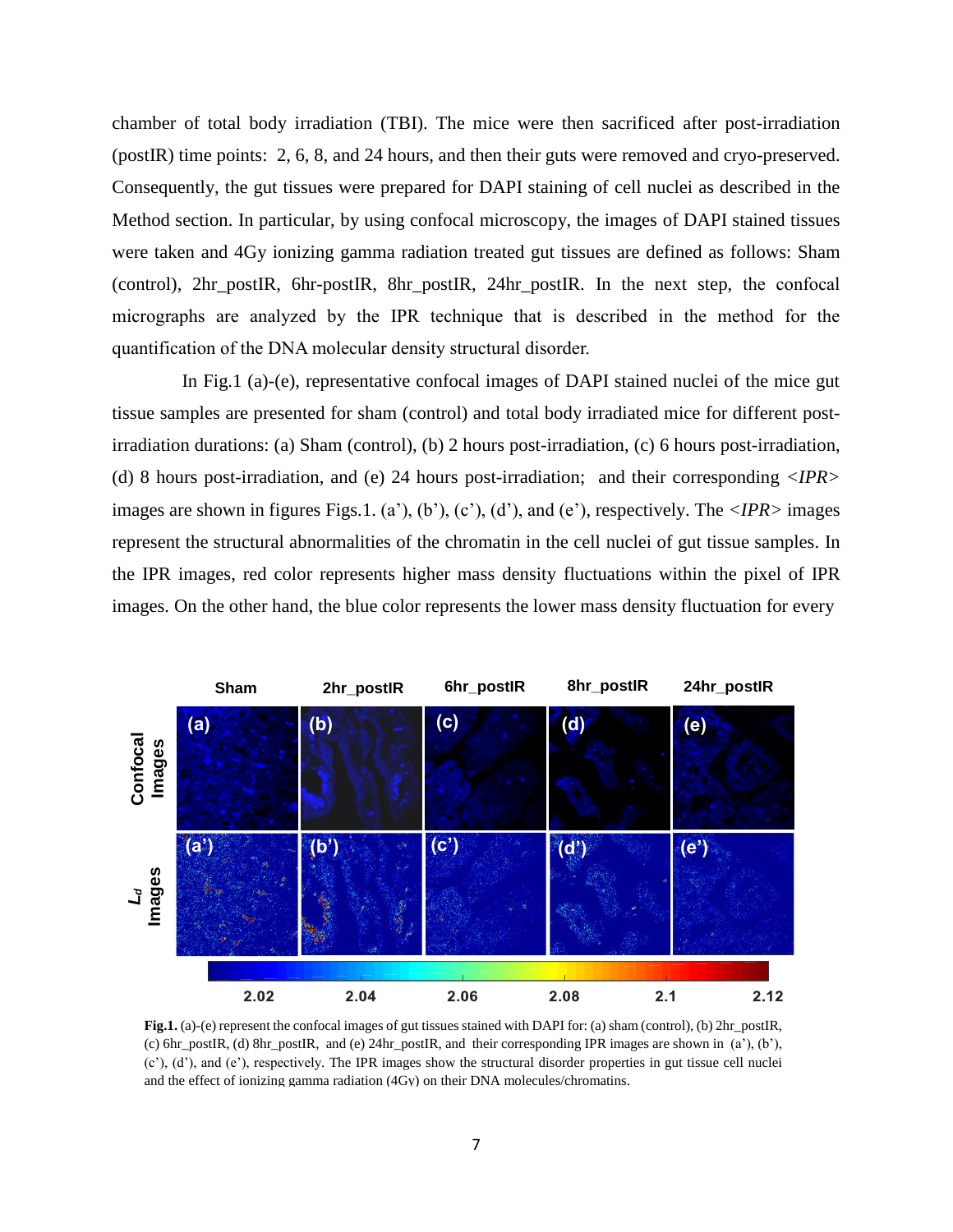

**Fig.2.** Bar graphs of the ensemble averaged std(*<IPR>* ) of DAPI stained mice gut tissue nuclei for: (a') Sham (control), (b') 2 hours post-irradiation, (c') 6 hours post-irradiation, (d') 8 hours post-irradiation, and (e') 24 hours post-irradiation, based on Figs. (a')-(e'). The IPR analysis illustrates that the σ(*<IPR>)* or the degree of disorder strength (*L<sub>d</sub>*) of the ionizing gamma radiation treated mice gut tissues decreases by 43.72% after 2 hours postirradiation, 89.86% after 6 hours post-irradiation, 77.95% after 8 hours post-irradiation and 90.60% after 24 hours post-irradiation relative to the sham (control). The p-values for each of the postIR groups are statistically significance i.e.  $\leq 0.05$  compared to the sham.

pixel of IPR images. The bar graphs of the std( $\langle IPR \rangle$ ) or  $\sigma \langle IPR \rangle$ ) quantified for the ensemble averaged DNA mass density fluctuations using the confocal-IPR technique for gamma-irradiated mice cell nuclei from gut tissues are presented in Fig. 2.

These bar graphs in Fig. 2 show a significant decrease in the  $\sigma$  <*IPR*>) or DNA mass densities of mice cell nuclei with the increasing elapsed duration after 4Gy ionizing gamma radiation exposure compared to the sham (control). From Fig. 2, the statistical analysis shows that the DNA molecular structural disorder strength (*Ld*) of ionizing gamma irradiation treated DNA nuclei chromatin structure decreases as follows: 43.72% after 2 hours post-irradiation (2hr\_postIR), 89.86% after 6 hours post-irradiation, 77.95% after 8 hours post-irradiation, and 90.60% after 24 hours post-irradiation compared to the control (Sham). The results imply that after the exposure to the gamma radiation, the DNA spatial mass density fluctuations were decreased, in general. The cause of this suppression is the decrease in the DNA mass density fluctuations with the increasing elapsed duration after radiation exposure. Therefore, the continuous decrease in the degree of disorder strength of 4Gy gamma-irradiated mice gut tissue DNA structure after different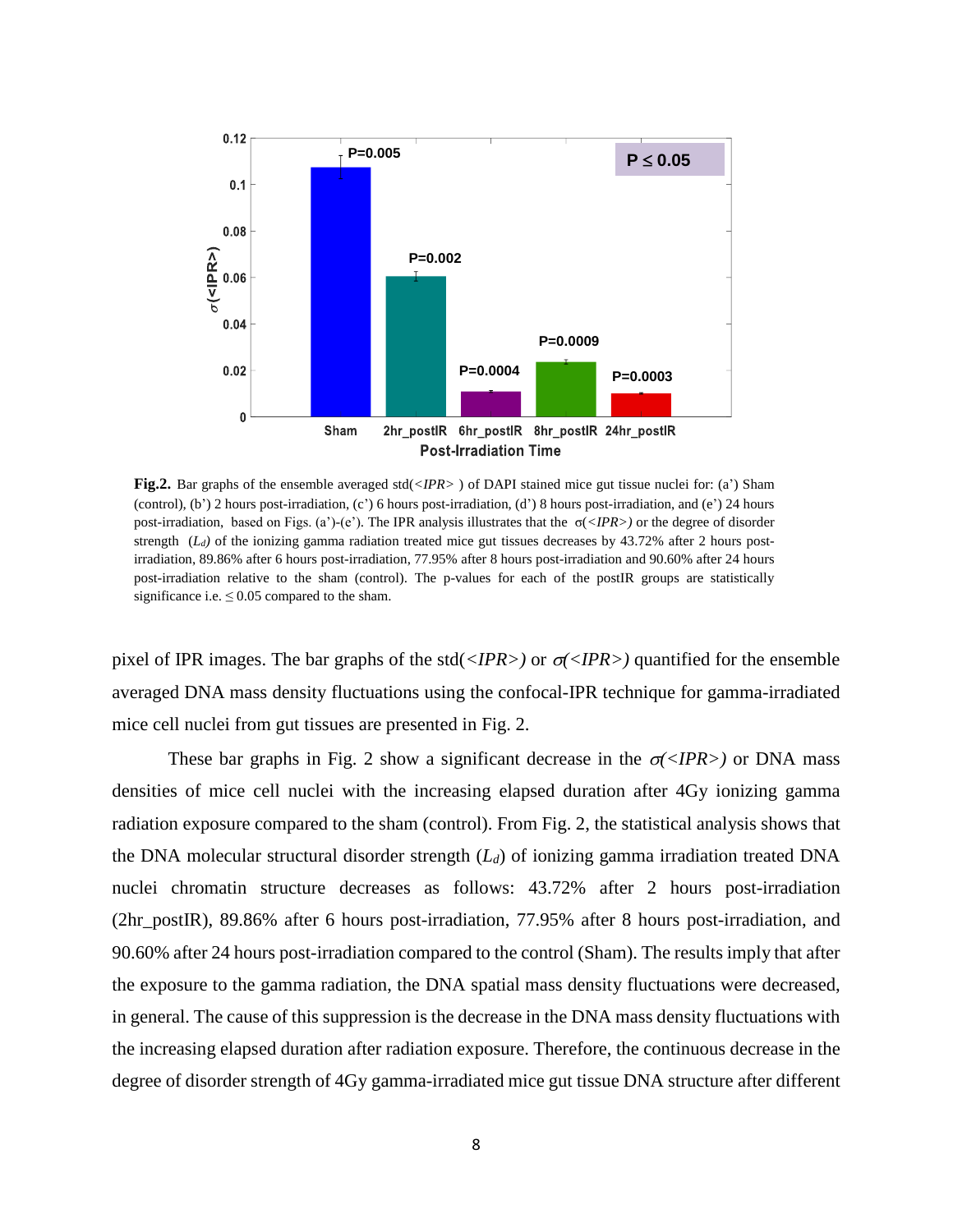durations of postIR hours suggests that TBI has adverse effects on cell nuclei at the nano- to submicron-scale levels.

The results illustrate that the effects of 4Gy gamma radiation effect on the chromatin in cell nuclei of gut tissues at the nanoscale level may vary with time and worsen with increasing elapsed hours after exposure and eventually the fluctuations saturates to a lower value. Results also indicate that the nuclear changes by irradiation are very quick, similar to its effect on bone marrow. The effect is observable as quick as 2-hr post-irradiation and reaches the maximum by 24- hr post-irradiation. The time course correlates with functional changes such as tight junction disruption (5). The degree of mass density fluctuations acts as a potential biomarker for measuring the nano to submicron scales spatial structural alteration of DNA mass density fluctuations in the nuclei of the cells of gut tissues. In particular, the molecular specific IPR analysis shows that the degree of structural disorder strength  $(L_d)$  at the nanoscale level in cell nuclei chromatin is reduced with the exposure to ionizing gamma radiation or TBI. The change in the degree of DNA molecular spatial structural changes are measured based on their light localization strength. The *σ(<IPR>)* value is calculated using confocal images which are directly proportional to the degree of structural disorder strength as mentioned in the Methods section. To understand the molecular specific structural properties of irradiated cells using the mesoscopic physics-based imaging technique, the degree of the structural disorder strength is calculated in comparison to the sham (control).

# **4. Conclusions**

In this work, a recently developed confocal-IPR technique has been used to report the effect of radiation on DNA molecular specific mass density fluctuations in the nuclei of gut tissues. Here, the IPR value of confocal images of control and gamma radiation (4Gy) affected nuclei of cells from mice gut tissues are calculated which is directly proportional to the degree of structural disorder strength. These statistical measures of *<IPR>* acts as a potential biomarker for the measurement of the alteration of the DNA molecular mass density fluctuations. It has been reported that irradiation effects vary with the post-irradiation duration time and have adverse effects on the DNA spatial structural arrangement. However, there was a small abnormality in the gut tissues' DNA structure after 8 hours post-irradiation where the  $\sigma \langle IPR \rangle$  has a higher value than 6-hours as well as 24-hours post-irradiations. This increase in the  $\sigma \langle IPR \rangle$  value may be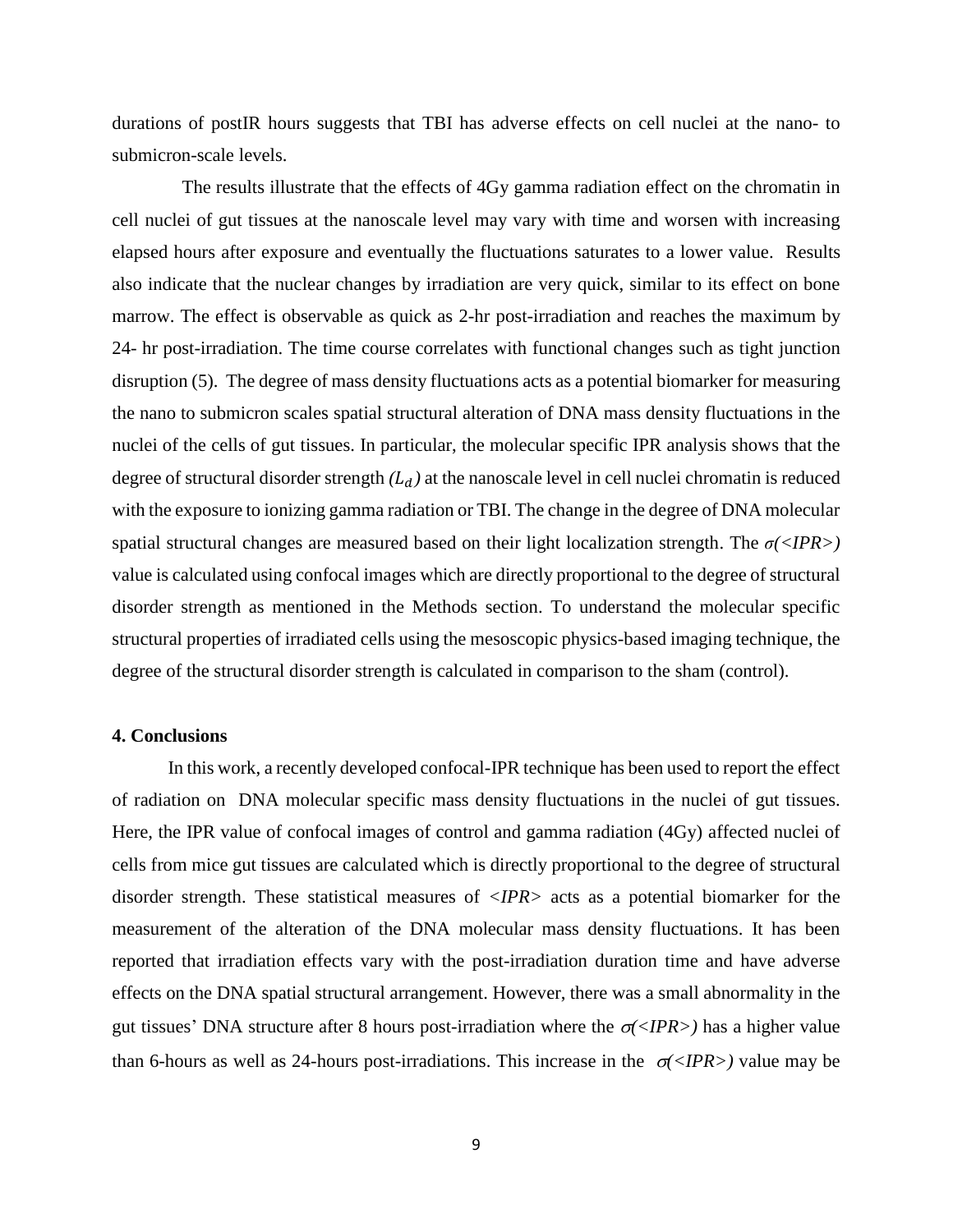due to the irradiated tissues trying to retain their initial structural properties, and this requires more experimental investigations.

Finally, the decrease in the structural disorder strength in this study confirms that irradiation affects the DNA nuclei chromatin structure at the nanoscale level in mice gut tissues. In particular, the radiation suppresses the DNA mass density fluctuations and eventually it gets saturated with the increase of the post-irradiation time. Suppression of the DNA mass density fluctuations can affect many activities in the chromatin including the daily nuclear transcriptions, in turn, the DNA replication which may result in genetic alterations as well. In addition, the nanoscale study of molecular specific irradiation affected cells explains their physical states and helps us to improve radiation therapy methodologies which inevitably involve irradiation of normal cells.

# **Funding**

The part of this work is supported by MSU to PPradhan and the NIH DK55532 to RKRao

# **Acknowledgments**

Funding from MSU and NIH are acknowledged.

# **Disclosers**

The authors have no conflict of interest.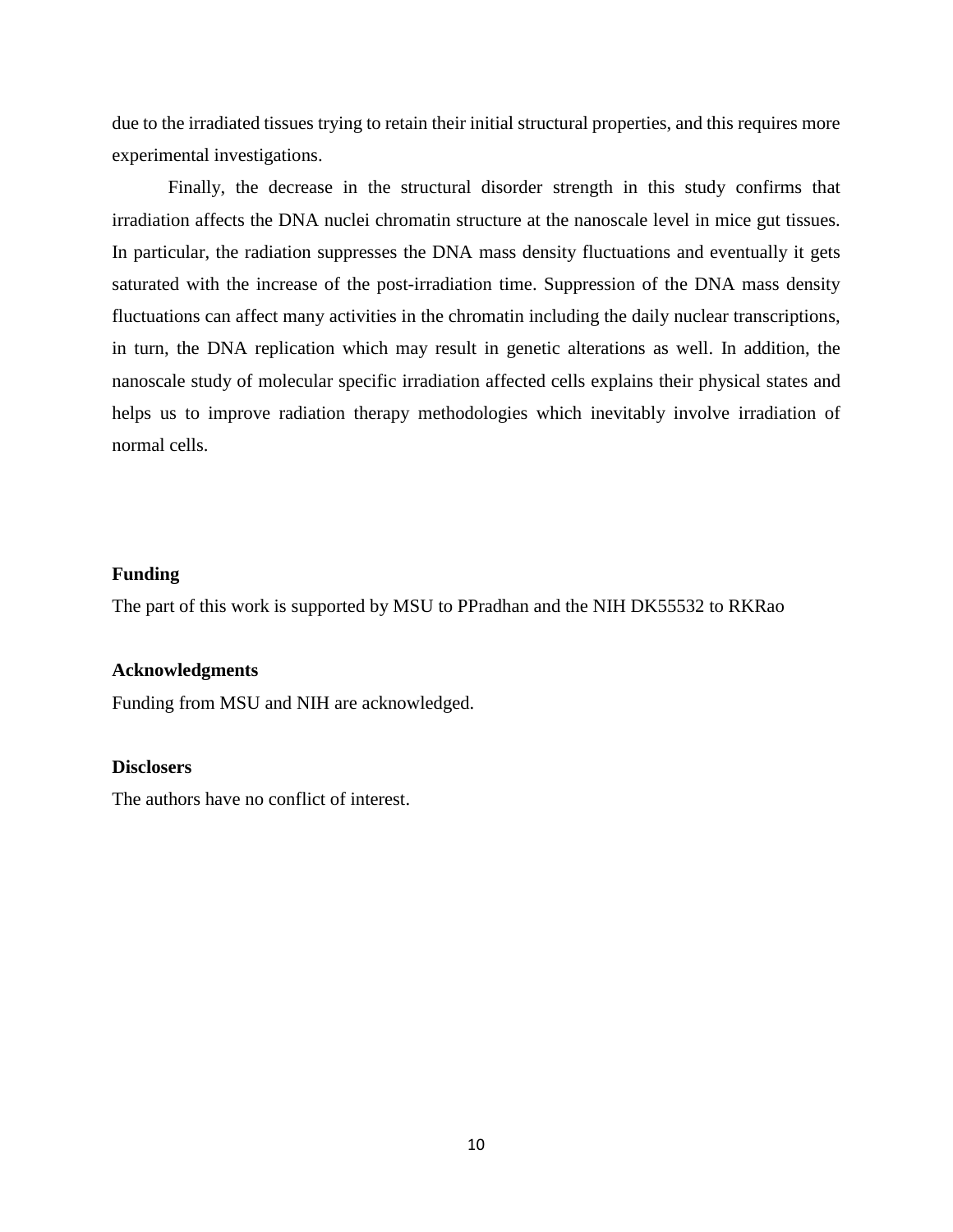# **References:**

- 1. Sahay P, Almabadi HM, Ghimire HM, Skalli O, Pradhan P. Light localization properties of weakly disordered optical media using confocal microscopy: application to cancer detection. Optics express. 2017;25(13):15428–40.
- 2. Sahay P, Ganju A, Almabadi HM, Ghimire HM, Yallapu MM, Skalli O, et al. Quantification of photonic localization properties of targeted nuclear mass density variations: Application in cancer-stage detection. Journal of biophotonics. 2018;11(5):e201700257.
- 3. Friedberg EC, Walker GC, Siede W, Wood RD. DNA repair and mutagenesis. American Society for Microbiology Press; 2005.
- 4. Hoeijmakers JH. Genome maintenance mechanisms for preventing cancer. nature. 2001;411(6835):366–74.
- 5. Shukla PK, Gangwar R, Manda B, Meena AS, Yadav N, Szabo E, et al. Rapid disruption of intestinal epithelial tight junction and barrier dysfunction by ionizing radiation in mouse colon in vivo: protection by N-acetyl-l-cysteine. American Journal of Physiology-Gastrointestinal and Liver Physiology. 2016;310(9):G705–15.
- 6. Stone HB, Coleman CN, Anscher MS, McBride WH. Effects of radiation on normal tissue: consequences and mechanisms. The lancet oncology. 2003;4(9):529–36.
- 7. Stone HB, Coleman CN, Anscher MS, McBride WH. Effects of radiation on normal tissue: consequences and mechanisms. The lancet oncology. 2003;4(9):529–36.
- 8. Dörr W, Hendry JH. Consequential late effects in normal tissues. Radiotherapy and oncology. 2001;61(3):223–31.
- 9. Şener G, Jahovic N, Tosun O, Atasoy BM, Yeğen BÇ. Melatonin ameliorates ionizing radiation-induced oxidative organ damage in rats. Life Sciences. 2003;74(5):563–72.
- 10. Thompson LH, Suit HD. Proliferation kinetics of X-irradiated mouse L cells studied with timelapse photography. II. International Journal of Radiation Biology and Related Studies in Physics, Chemistry and Medicine. 1969;15(4):347–62.
- 11. Dewey WC, Furman SC, Miller HH. Comparison of lethality and chromosomal damage induced by X-rays in synchronized Chinese hamster cells in vitro. Radiation research. 1970;43(3):561–81.
- 12. Jackson SP. Sensing and repairing DNA double-strand breaks. Carcinogenesis. 2002;23(5):687–96.
- 13. Rich T, Allen RL, Wyllie AH. Defying death after DNA damage. Nature. 2000;407(6805):777–83.
- 14. Khanna KK. Jac son SP. DNA double-strand brea s: signaling, repair and the cancer connection. Nat Genet. 2001;27(3):247–54.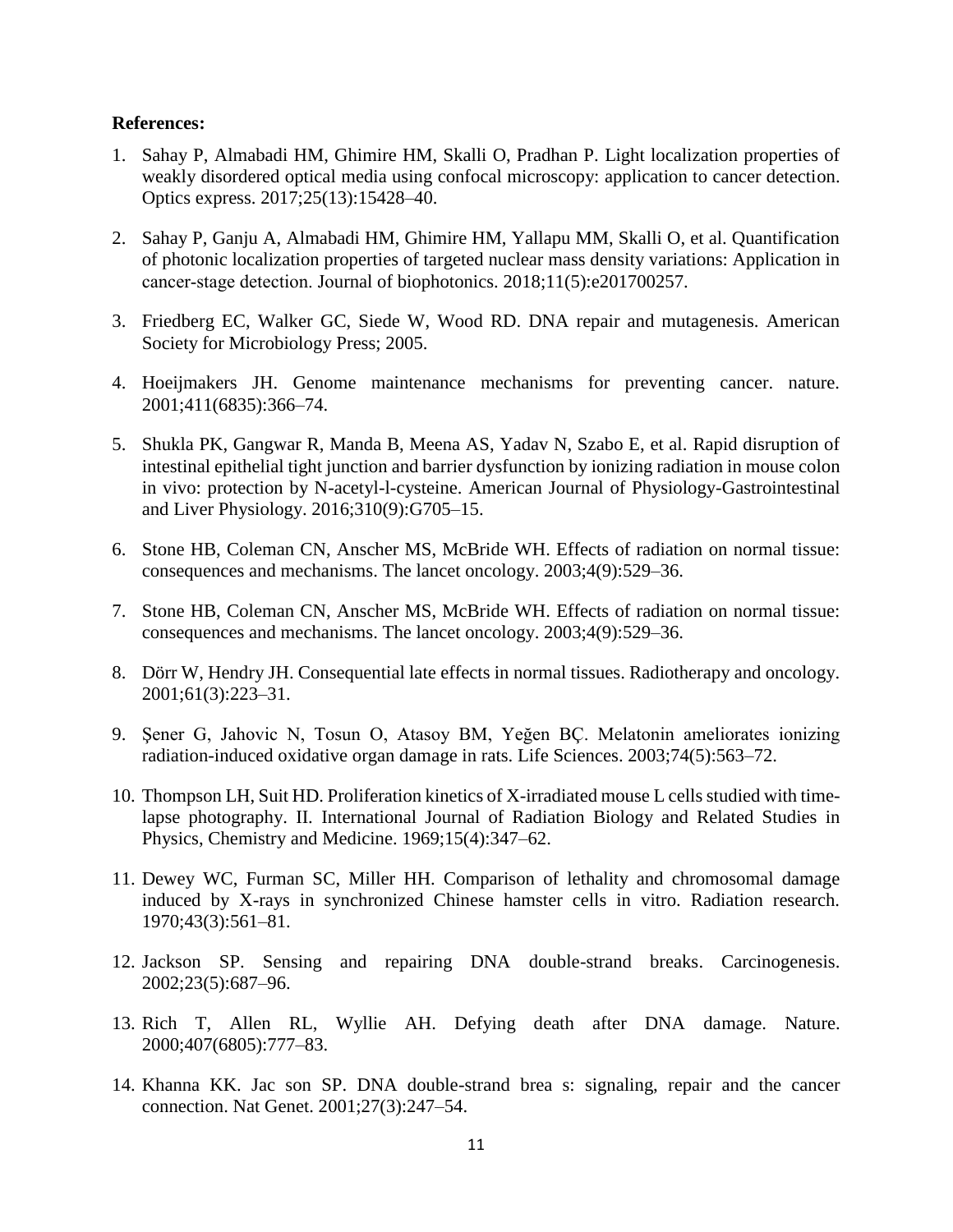- 15. Kunwar A, Bag PP, Chattopadhyay S, Jain VK, Priyadarsini KI. Anti-apoptotic, antiinflammatory, and immunomodulatory activities of 3, 3′-diselenodipropionic acid in mice exposed to whole body γ-radiation. Archives of toxicology. 2011;85(11):1395–405.
- 16. Chen Y, Williams J, Ding I, Hernady E, Liu W, Smudzin T, et al. Radiation pneumonitis and early circulatory cytokine markers. In: Seminars in radiation oncology. Elsevier; 2002. p. 26– 33.
- 17. Paris F, Fuks Z, Kang A, Capodieci P, Juan G, Ehleiter D, et al. Endothelial apoptosis as the primary lesion initiating intestinal radiation damage in mice. science. 2001;293(5528):293–7.
- 18. Cox R, Masson WK, Weichselbaum RR, Nove J, Little JB. The repair of potentially lethal damage in X-irradiated cultures of normal and ataxia telangiectasia human fibroblasts. International Journal of Radiation Biology and Related Studies in Physics, Chemistry and Medicine. 1981;39(4):357–65.
- 19. Budach W, Classen J, Belka C, Bamberg M. Clinical impact of predictive assays for acute and late radiation morbidity. Strahlentherapie und Onkologie: Organ der Deutschen Rontgengesellschaft.[et al]. 1998;174:20–4.
- 20. Chu FC, Glicksman AS, Nickson JJ. Late consequences of early skin reactions. Radiology. 1970;94(3):669–72.
- 21. Working IMRTC. Group: Intensity-modulated radiotherapy: current status and issues of interest. Int J Radiat Oncol Biol Phys. 2001;51(4):880–914.
- 22. Moulder JE. Report on an Interagency Workshop on the Radiobiology of Nuclear Terrorism: Molecular and Cellular Biology of Moderate Dose (1–10 Sv) Radiation and Potential Mechanisms of Radiation Protection (Bethesda, Maryland, December 17–18, 2001). Radiation research. 2002;158(1):118–24.
- 23. Adhikari P, Hasan M, Sridhar V, Roy D, Pradhan P. Studying nanoscale structural alterations in cancer cells to evaluate ovarian cancer drug treatment, using transmission electron microscopy imaging. Phys Biol. 2020 Mar;17(3):036005.
- 24. Adhikari P, Shukla PK, Hasan M, Alharthi F, Regmi B, Rao R, et al. Photonics study of probiotic treatment on brain cells exposed to chronic alcoholism using molecular specific nuclear light localization properties via confocal imaging. arXiv:191211777 [physics] [Internet]. 2019 Dec 25 [cited 2020 May 31]; Available from: http://arxiv.org/abs/1912.11777
- 25. Adhikari P, Shukla PK, Bhandari S, Meena AS, Regmi B, Alharthi F, et al. Optical probing of pups brain tissue and molecular specific nuclear nano-structural alterations due to fetal alcoholism via dual spectroscopic approach. arXiv preprint arXiv:191211593. 2019;
- 26. Beuthan J, Minet O, Helfmann J, Herrig M, Müller G. The spatial variation of the refractive index in biological cells. Physics in Medicine & Biology. 1996;41(3):369.